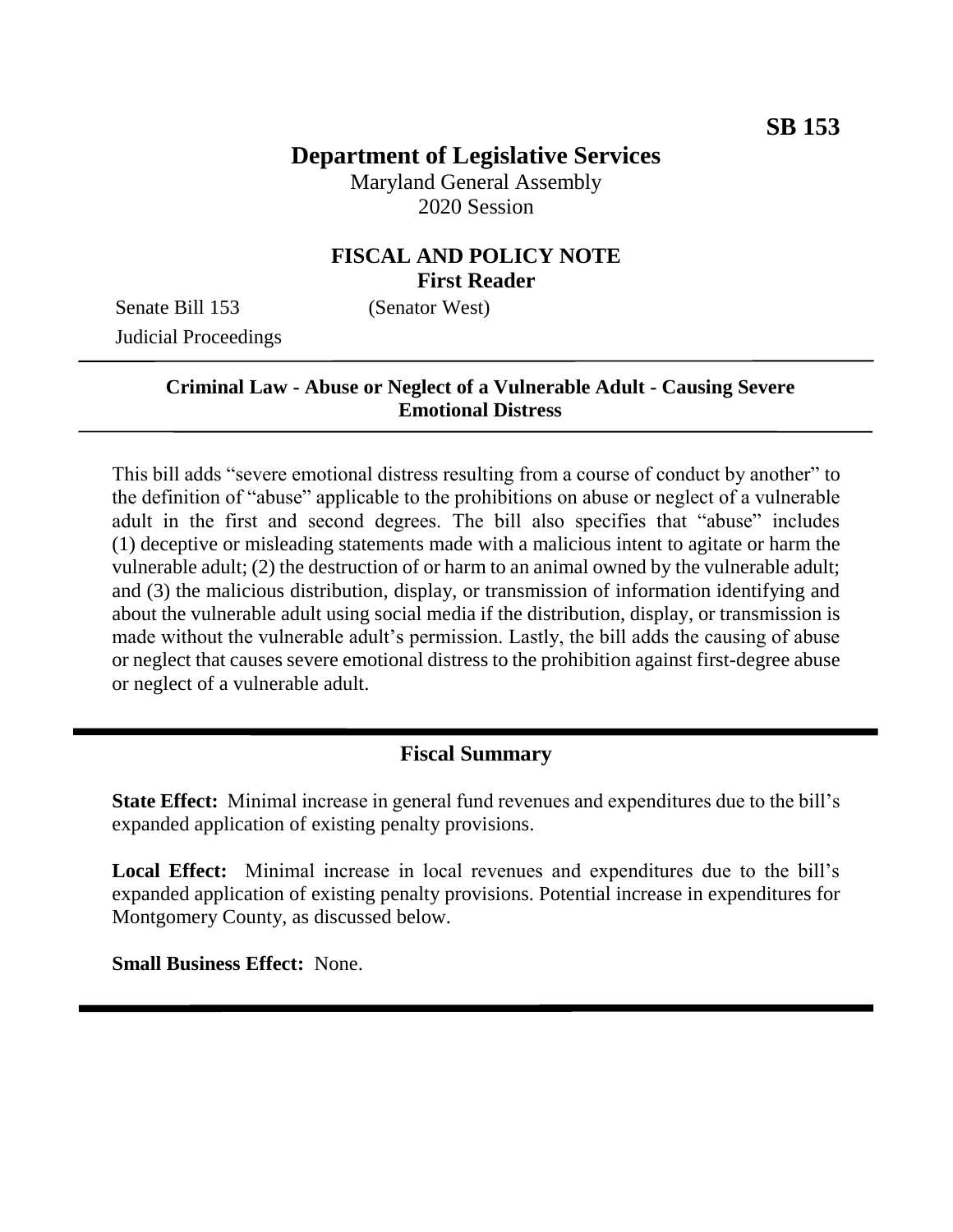## **Analysis**

**Current Law:** Sections 3-604 and 3-605 of the Criminal Law Article prohibit the abuse or neglect of a vulnerable adult. "Abuse" means the sustaining of physical pain or injury by a vulnerable adult as a result of cruel or inhumane treatment or as a result of a malicious act under circumstances that indicate that the vulnerable adult's health or welfare is harmed or threatened. "Abuse" includes the sexual abuse of a vulnerable adult. "Abuse" does not include an accepted medical or behavioral procedure ordered by a health care provider authorized to practice under the Health Occupations Article or emergency medical personnel acting within the scope of the health care provider's practice.

A caregiver, a parent, or other person who has permanent or temporary care or responsibility for the supervision of a vulnerable adult may not cause abuse or neglect of the vulnerable adult that results in death, causes serious physical injury, or involves sexual abuse. The same prohibition applies to a household member or family member.

A violator is guilty of the felony of abuse or neglect of a vulnerable adult in the first degree and subject to maximum penalties of 10 years imprisonment and/or a fine of \$10,000. A sentence imposed for first-degree abuse or neglect of a vulnerable adult must be in addition to any other sentence imposed for a conviction arising from the same facts and circumstances unless the evidence required to prove each crime is substantially identical.

Under the second-degree prohibition, a caregiver, a parent, or other person who has permanent or temporary care or responsibility for the supervision of a vulnerable adult may not cause abuse or neglect of the vulnerable adult. The same prohibition applies to a household member or family member. A violator is guilty of a misdemeanor and subject to maximum penalties of imprisonment for five years and/or a \$5,000 fine. A sentence imposed for second-degree abuse or neglect of a vulnerable adult must be in addition to any other sentence imposed for a conviction arising from the same facts and circumstances unless the evidence required to prove each crime is substantially identical. The second-degree prohibition does not apply to sexual abuse of a vulnerable adult.

**Background:** The Maryland State Commission on Criminal Sentencing Policy (MSCCSP) advises that a review of the Maryland Sentencing Guidelines Database indicates that MSCCSP received information for zero individuals sentenced for abuse or neglect of a vulnerable adult in the first degree and 11 individuals sentenced for abuse or neglect of a vulnerable adult in the second degree in the State's circuit courts during fiscal 2019.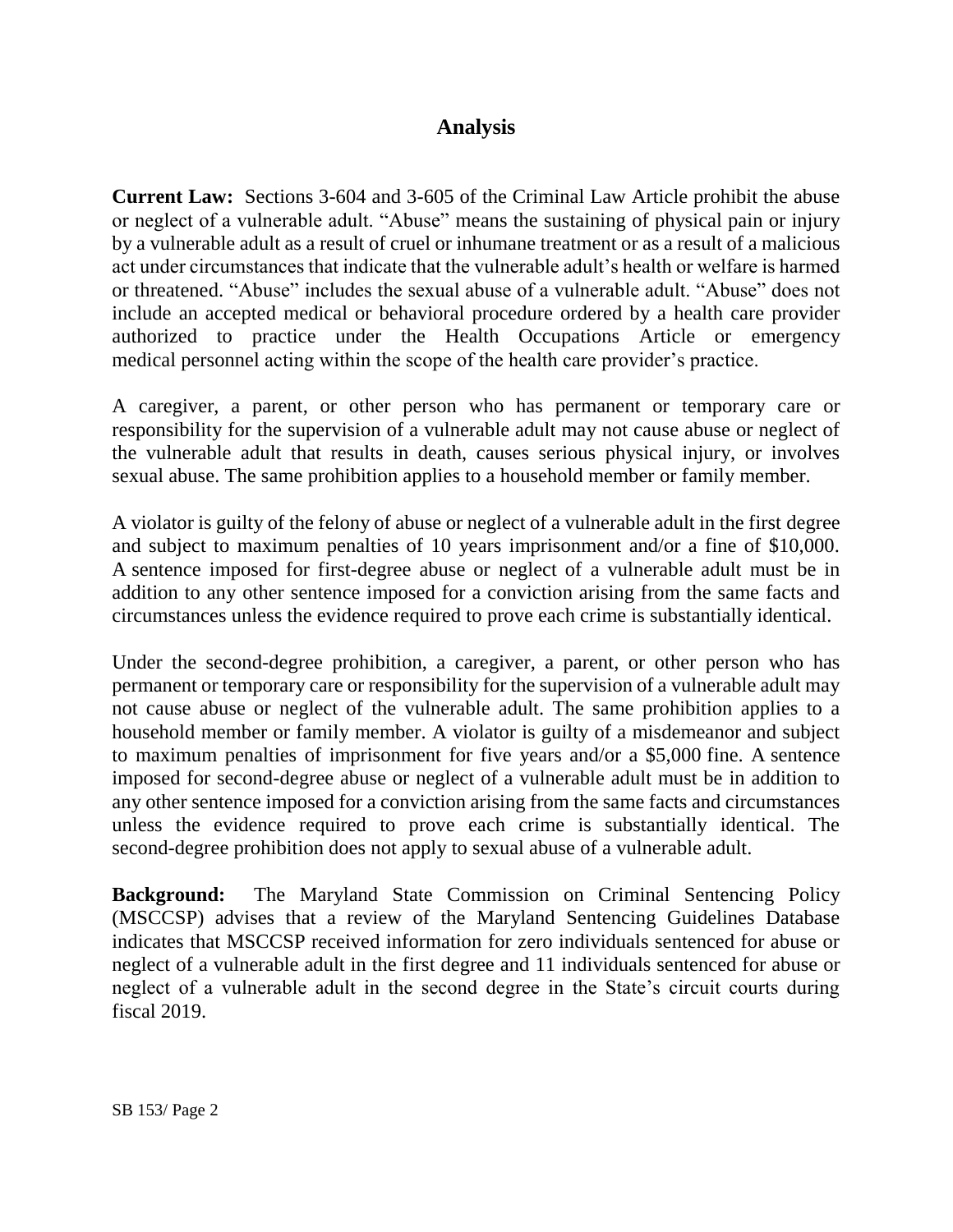The Judiciary advises that there were 89 violations in the District Court and 64 violations (which resulted in 13 guilty dispositions) in the circuit courts for abuse or neglect of a vulnerable adult in the first degree during fiscal 2019.

**State Revenues:** General fund revenues increase minimally as a result of the bill's expanded application of existing monetary penalty provisions from cases heard in the District Court.

**State Expenditures:** General fund expenditures increase minimally as a result of the bill's expanded application of existing incarceration penalties due to more people being committed to State correctional facilities and increased payments to counties for reimbursement of inmate costs. The number of people convicted of this proposed crime is expected to be minimal.

Persons serving a sentence longer than 18 months are incarcerated in State correctional facilities. Currently, the average total cost per inmate, including overhead, is estimated at \$3,700 per month. Persons serving a sentence of one year or less in a jurisdiction other than Baltimore City are sentenced to local detention facilities. For persons sentenced to a term of between 12 and 18 months, the sentencing judge has the discretion to order that the sentence be served at a local facility or a State correctional facility. The State provides assistance to the counties for locally sentenced inmates and for (1) inmates who are sentenced to and awaiting transfer to the State correctional system; (2) sentenced inmates confined in a local detention center between 12 and 18 months; and (3) inmates who have been sentenced to the custody of the State but are confined in or who receive reentry or other prerelease programming and services from a local facility.

The State does not pay for pretrial detention time in a local correctional facility. Persons sentenced in Baltimore City are generally incarcerated in State correctional facilities. The Baltimore Pretrial Complex, a State-operated facility, is used primarily for pretrial detentions.

**Local Revenues:** Revenues increase minimally as a result of the bill's expanded application of existing monetary penalty provisions from cases heard in the circuit courts.

**Local Expenditures:** Expenditures increase minimally as a result of the bill's expanded application of an existing incarceration penalty. Counties pay the full cost of incarceration for people in their facilities for the first 12 months of the sentence. Per diem operating costs of local detention facilities have ranged from approximately \$40 to \$170 per inmate in recent years.

Baltimore City and Harford County advise that the bill does not result in a fiscal impact. However, Montgomery County advises that the bill may increase the number of Adult

SB 153/ Page 3